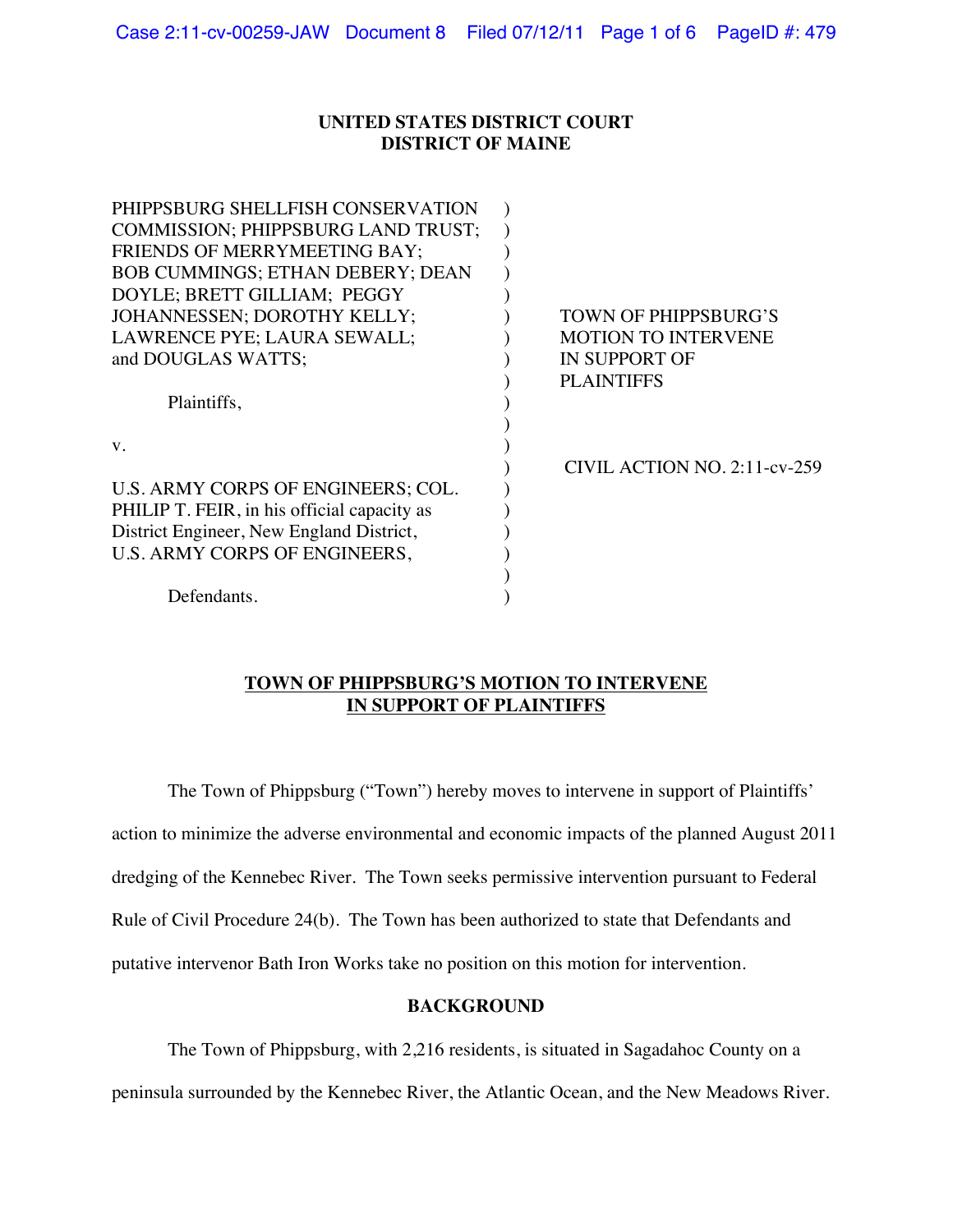### Case 2:11-cv-00259-JAW Document 8 Filed 07/12/11 Page 2 of 6 PageID #: 480

For four centuries, the lives and livelihoods of Town residents have been closely tied to the waters that surround them. Life today is no different: Phippsburg is dependent upon the Kennebec River and Estuary for its economy – including fishing, shellfish harvesting, tourism and recreation – its sense of community, and its quality of life.

Many Phippsburg families make their living from fishing, shellfish harvesting, or related activities, such as selling bait and equipment or buying wholesale. The Town owns and manages several public landings specifically for use of area fisherman, lobstermen, and clammers, including landings on the Kennebec River. The Town has worked diligently to help restore the quality of the Kennebec River Estuary and its fisheries, including by creation of a Shellfish Conservation Commission to regulate shellfish harvesting, monitor water quality conditions, and to seed and restore the clam flats. The Town has also worked to eliminate permits for overboard discharges and to clean up other pollution sources, and has created other Town committees to regulate and reduce the impacts of development upon the River and Estuary.

Phippsburg's other economic main-stay is tourism. Popham Beach State Park is one of the crown jewels of the Maine Park's system, and is among the most heavily visited parks in the entire state. Together with Fort Popham, the Popham Colony historic site, Fort Baldwin, the Seguin Island Lighthouse, the Bates-Morse Mountain Conservation Area, and Seawall Beach, the area offers some of the best recreation opportunities in Maine. The Town hosts multigenerational colonies of summer residents. Bed and breakfast inns, cottage rentals, fishing guides, local stores, restaurants, resorts, antique shops and artists round out its economic base. Visitors and locals alike come to enjoy the spectacular beaches, swimming, surf kayaking, sport fishing, sailing, motor boating, clamming, hiking, nature trails, historic sites, scenic ocean views

2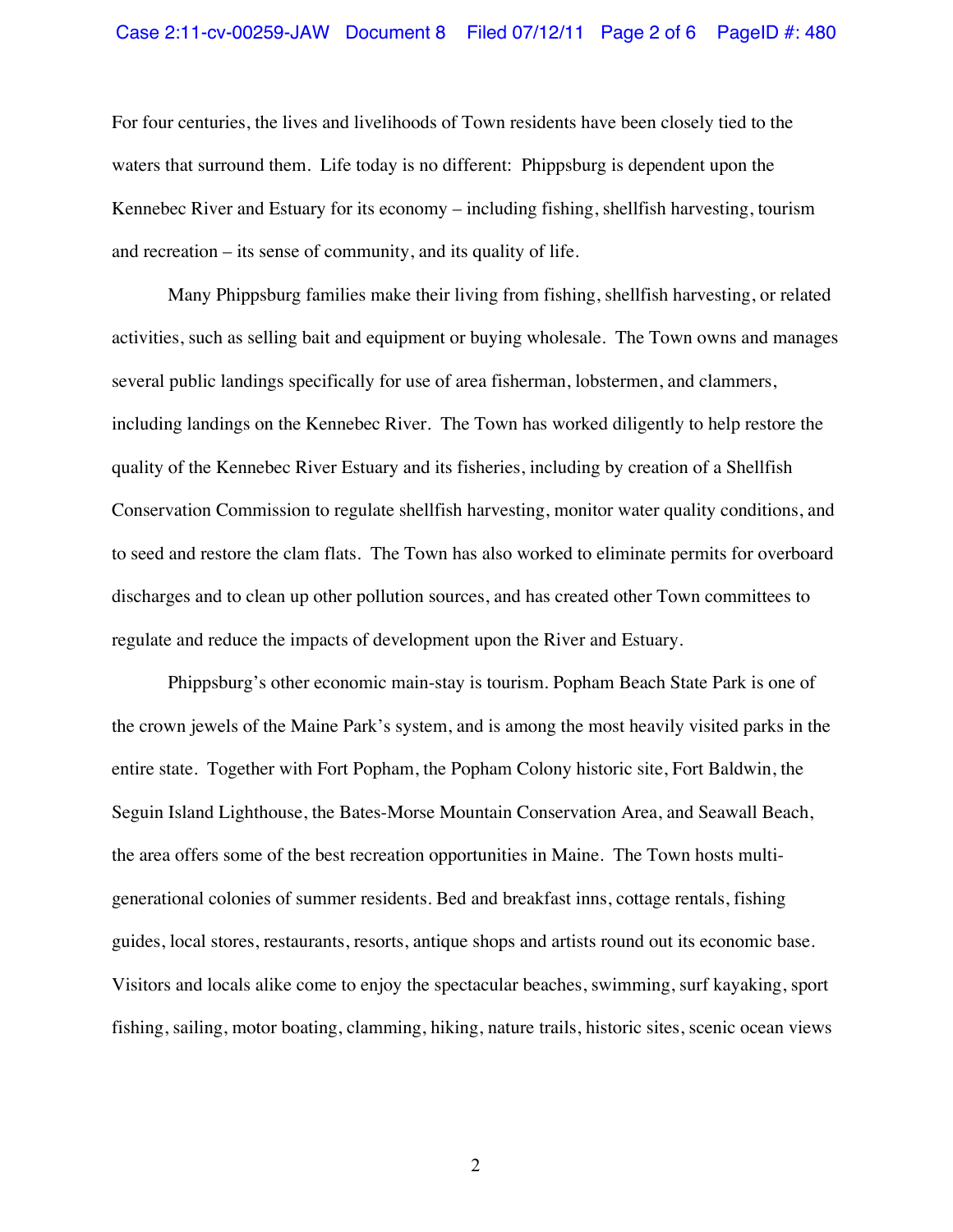#### Case 2:11-cv-00259-JAW Document 8 Filed 07/12/11 Page 3 of 6 PageID #: 481

and more. August is the key month for each and every one of these businesses, and accounts for the bulk of their annual income.

The Town is deeply concerned that the scale of the proposed dredge and fill operation in August, 2011 greatly exceeds the levels necessary to enable safe transit of the USS Spruance in September, and that excessive dredging during August will harm the local economy by severely and adversely impacting the local lobster, shellfishing, and (commercial and sport) fishing industries at their peak seasons, and by deterring tourists from visiting Popham Beach State Park and area attractions and businesses this August. These impacts in turn will affect other residents by reducing the amount of economic activity in Town and by jeopardizing the long term economic health and viability of leading businesses in the community.

The Phippsburg Selectboard joined Plaintiffs' May 2011 appeal of the state water quality certification and Natural Resources Act permit for the dredging project. (Complaint, Ex. 3.) Due to the extremely rapid development of events in late June, however, the Town was unable to formally vote to join the federal appeal prior to Plaintiffs' filing of their complaint and motion for preliminary injunction on July 1st. On July 6th, the Phippsburg Selectboard voted unanimously to join this litigation on the exact terms and seeking the exact relief as Plaintiffs. The Town files this motion to seek permission of the Court to join their fellow plaintiffs as a named party in this case.

#### **DISCUSSION**

Under the doctrine of permissive intervention, "a court may allow intervention 'when an applicant's claim or defense and the main action have a question of law or fact in common.' A court must consider the potential of delay or prejudice to the existing parties, but otherwise has broad discretion in deciding whether to allow intervention." *Maine v. Norton*, 203 F.R.D. 22, 29

3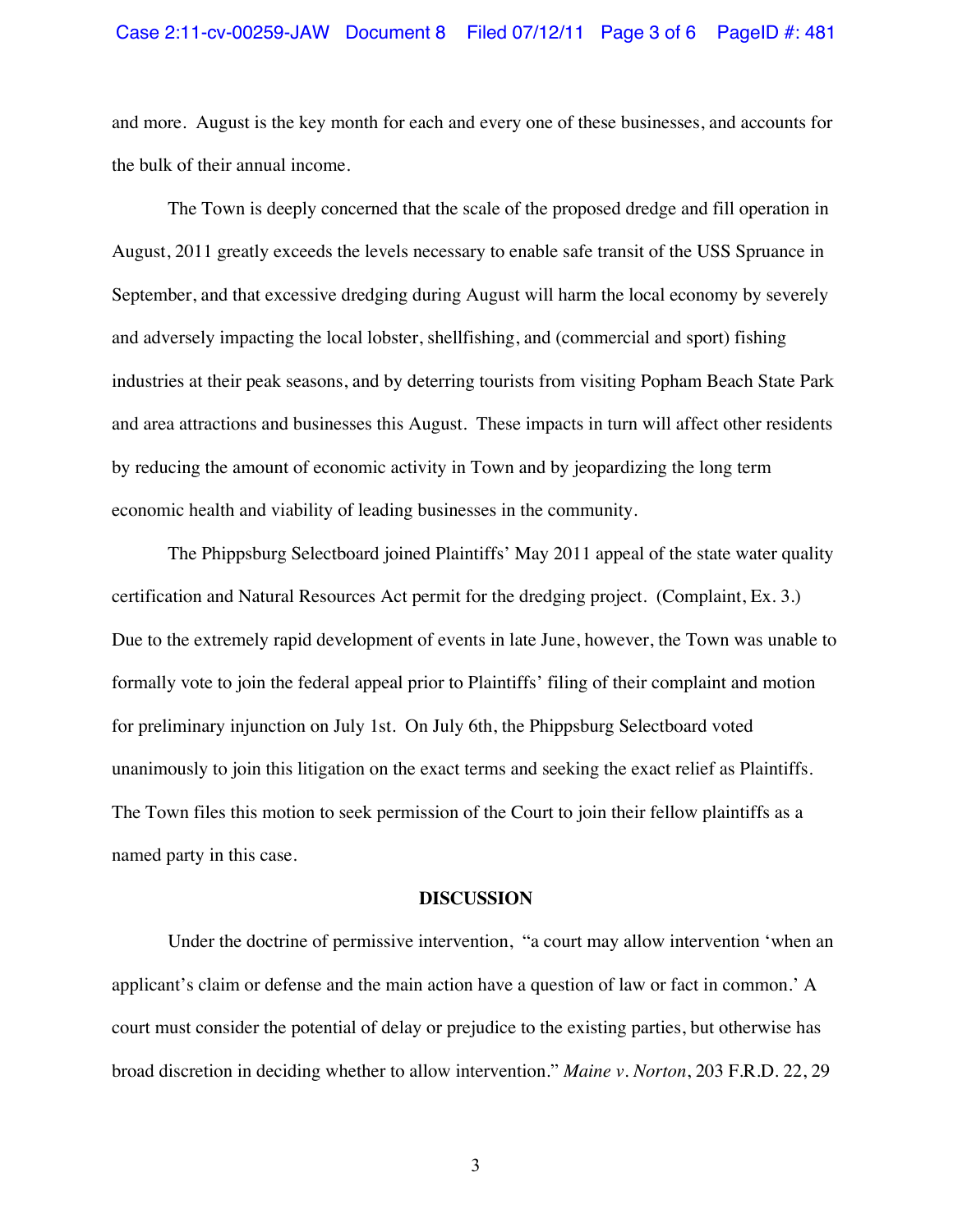(D.Me. 2001), quoting Fed.R.Civ.P. 24(b)(2) and *Daggett v. Comm'n on Governmental Ethics and Election Practices*, 172 F.3d 104, 112 (1st Cir. 1999). Additional factors are whether the party seeking intervention "may be helpful in fully developing the case," *Daggett*, 172 F.3d at 113, and whether they will significantly contribute to the just and equitable adjudication of legal questions presented. *United States Postal Serv. v. Brennan*, 579 F.2d 188, 191-92 (2d Cir. 1978). Like intervention of right, permissive intervention is to be granted liberally. *Washington State Bldg. and Const. Trades Council*, 684 F.2d 627, 630 (9th Cir. 1982)("Rule 24 has traditionally has received a liberal construction in favor of Applicants for intervention.").

Here, due to the very rapid pace of this litigation, the Town was unable to formally vote to join the case as a named plaintiff prior to filing. The Town seeks permissive intervention solely to catch up with events. The Town, as an applicant for intervention, seeks to contest the same legal and factual questions as Plaintiffs. It will be represented by the same counsel and will join in Plaintiffs' filings. Accordingly, the Town meets the primary criteria for permissive intervention: it raises common questions of law and fact and its participation will not result in delay or prejudice to opposing parties.

The Town also meets the additional factors for permissive intervention: its participation will aid both in the full development of the case and in the equitable adjudication of the questions presented. As the elected government of the people of Phippsburg, the Town represents a broader array of interests than the current individual and organizational Plaintiffs. The Town's formal participation in this case, via the unanimous vote of the Selectboard, acts to convey to the Court both the gravity of the situation and the widespread support of the people of Phippsburg for a more just and equitable solution to the dredging problem.

4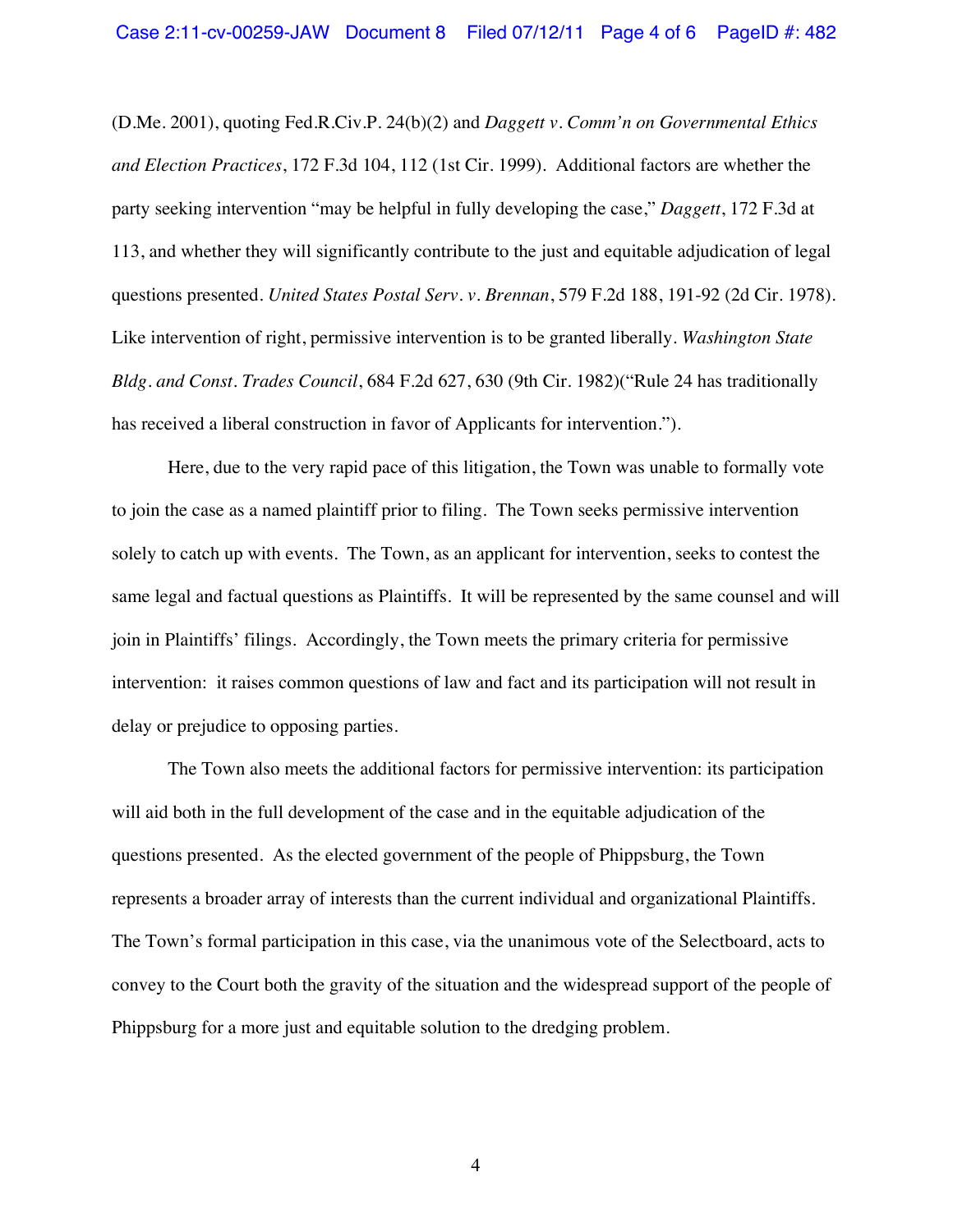Case 2:11-cv-00259-JAW Document 8 Filed 07/12/11 Page 5 of 6 PageID #: 483

# **CONCLUSION**

For the reasons above, the Town respectfully requests the Court grant them permissive

intervention pursuant to Rule 24(b).

Respectfully Submitted, July 12, 2011

By: /s/ Stephen F. Hinchman Stephen F. Hinchman

Law Offices of Stephen F. Hinchman, LLC 537 Fosters Point, West Bath, ME 04350 207.837.8637 SteveHinchman@gmail.com

*Counsel for Plaintiffs and the Town of Phippsburg*